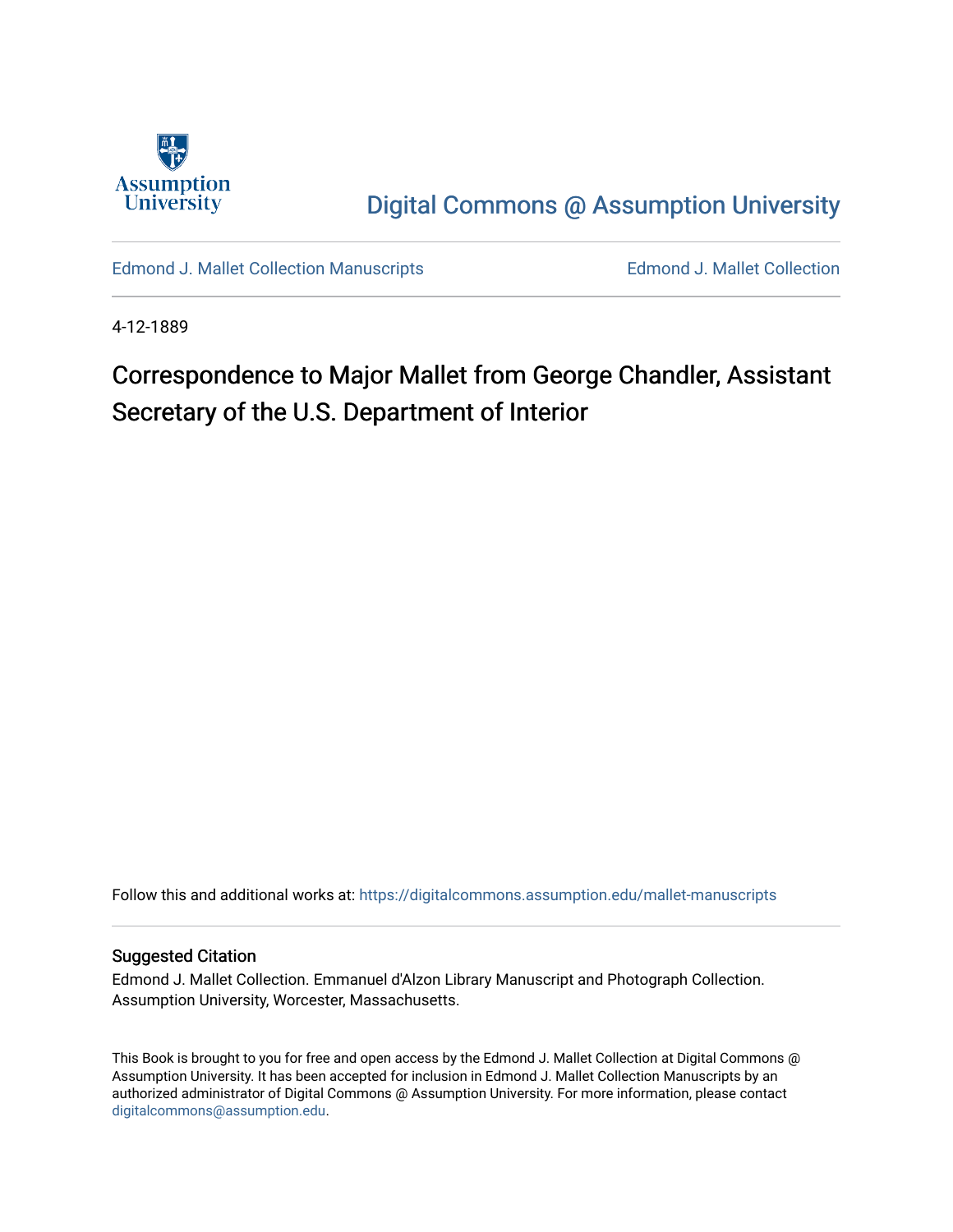## Correspondence to Major Mallet from George Chandler, Assistant Secretary of the U.S. Department of Interior

#### About

Government Relations with Native Americans, Native American Schools, Office of Indian Affairs, Transporting American Indians

## **Transcription**

Department of the Interior Washington, April 12, 1889.

Edmond Mallet, Esq. U.S. Indian Inspector, Genoa, Nebraska.

Sir:

In reply to your letter of 25th ultimo, requesting that a statement of all "Transportation Requests" used by Horace R. Chase, Supt. Genoa School, be furnished you, I transmit herewith copy of a letter of the 11th instant from the Commissioner of Indian Affairs giving his reasons why such a statement cannot be furnished.

Very respectfully, George Chandler 1st Assistant Secretary.

1625, Ind. Div. '89. One enclosure.

## Identified Persons

George Chandler; Horace R. Chase; Major Edmond Mallet

### Identified Places

Genoa Indian Industrial School; Genoa, Nebraska

Recipient Major Edmond Mallet

Author George Chandler